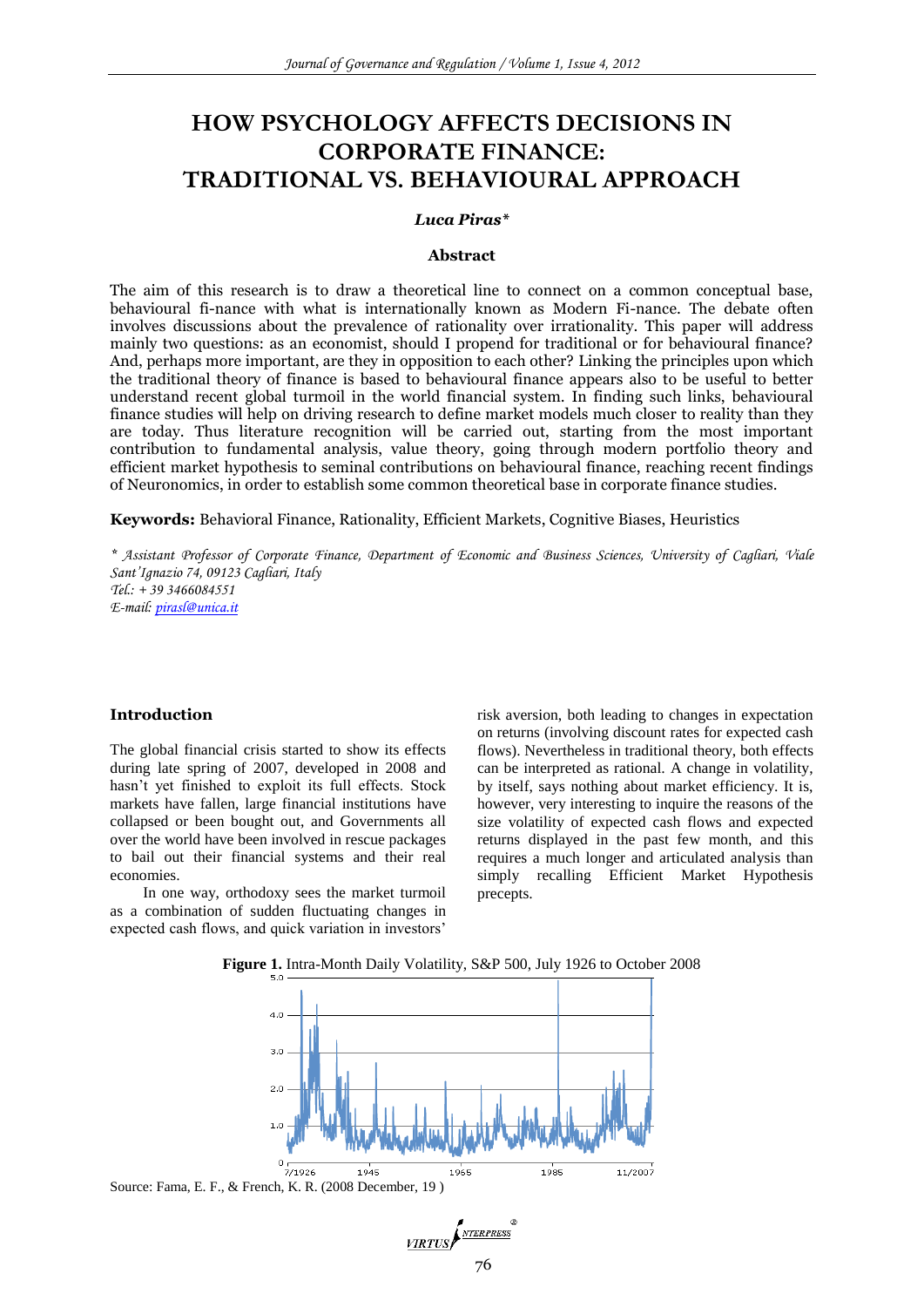In the past twenty years, and even faster in the latest ten, the world experienced a progressive reduction of boundaries and, although this leaded to a recrudescence of nationalisms, particularly in emerging Countries, financial resources have started to flow through markets and territories, looking for alternative and worthy allocations. At the same time the amazing development of digital technologies helped agents to operate in a much wider and more crowded market than ever before, in this similar to the Marshallian model of perfect competition market.<sup>19</sup>

Such operational conditions suffered several bugs due to relevant discrepancies in regulatory systems throughout Countries. Nevertheless financial markets evolved rapidly toward a global one in which enormous amount of money found a variety of new financial products and started to follow high expected returns, often regarding less of risk profile. This way numerous markets appeared rather similar to a single globalized market. The size of it, the trading volumes, and the number of agents, made it similar to an efficient market, except perhaps for availability of relevant information, rationality of agents' behavior, lack of ethic and some differences, bugs and contradictions in regulatory systems.

Such environmental conditions had a role on putting behavioural finance as a direct opponent to traditional theory, frequently leading to generalizations and misinterpretations. At the same time, the evidence against market efficiency from the long-term return studies appear significantly fragile and anomalies as methodological illusions.

Thus, the debate on the theory of behavioural finance too often turned into a debate on Efficient Market Vs Inefficient Market Hypothesis. In this sense behavioural finance would appear as a simple observation of common and systematic mistakes, still remaining embedded in the traditional theory framework, while more rigorously, it should not.

However, field observation, as well as everyone's experience, shows a different picture. No one can consistently apply rational logical principles to everything he or she does. Effort cognitive costs often exceed benefits, while theorems rarely contain such errors. Nevertheless bounded rationality imposes severe limitations on our capacity to develop economic theories much earlier than it does on our economic behaviour and this is why too often at various levels, requests for new rules are addressed.

#### **Corporate Finance Orthodoxy**

l

Corporate finance has, over decades developed a relevant number of theories and models. These have been accepted by scholars and became established

part of the discipline when fitting contemporary four fundamental ideas:

- value enhancement;
- financial value of time;
- opportunity cost of capital;
- risk/return relation.

Whenever the idea of value is involved, too often is omitted to recall the fundamental meaning the term has in corporate finance. At the same time most theories consider value enhancement as a natural, spontaneous and assumptive economic behavior. Not always this happen to be true: creating new value can be quite a difficult activity and the search for value very easily turn into a search for shortcuts and these, as such, create fertile conditions for mistakes.

Although value enhancement is unanimously considered the most rational thing to do, not always it seems to be a top priority in managers and investors' mind. As we read financial analysts reports or top manager's forecasts, quite often we perceive them as people who seem to know very precisely the price of everything, but the true value of nothing, to say it with Oscar Wilde.

At the same time if we go back over recent events in financial world, we see agents behavior fitting the famous "bigger fool theory of investing": the value of an asset is irrelevant as long as there is a "bigger fool" willing to buy the asset from them. In recent time many strategies were laying on such a base and by the end of 2008 everyone was clearly put aware of how dangerous this can be when time to sell suddenly comes and you may not find bigger fool investors when you most need them.

An obvious statement of value theory is that no one should be willing to pay for an asset more than it worth. Investors should not act under the pressure of emotional reasons; financial assets are acquired for the expected cash flows, consequently, perceptions of value have to be backed up by reality, which implies that prices should reflect the present value of those expected cash flows. It does not really matter how obvious this statement sounds, it is also the most forgotten and eventually rediscovered, usually when is too late.  $2<sup>o</sup>$ 

Value has three fundamental attributes that all together help to define its nature:

- Relativity
- Dynamicity
- Instability

"Relativity" lay on the fact that valuation cannot be considered more objective than it is the esteem of the elements needed to calculus, by definition subjective. Although quantitative models are used in valuation processes the inputs leave plenty of room for subjective judgments. The final value we obtain from these models is therefore affected by all the bias put into the process by valuators. Further argument is

<sup>20</sup> Cfr.Damodaran , A. (1997). *Corporate Finance, Theory and Practice*. John Wiley & Sons, Inc. New York..



<sup>19</sup> Fabozzi, F. J., Modigliani F., Jones, F. J. & Ferri M. G*.*  (2002). *Foundations of Financial Markets and Institutions*. Pearsons Educations, New Jersey.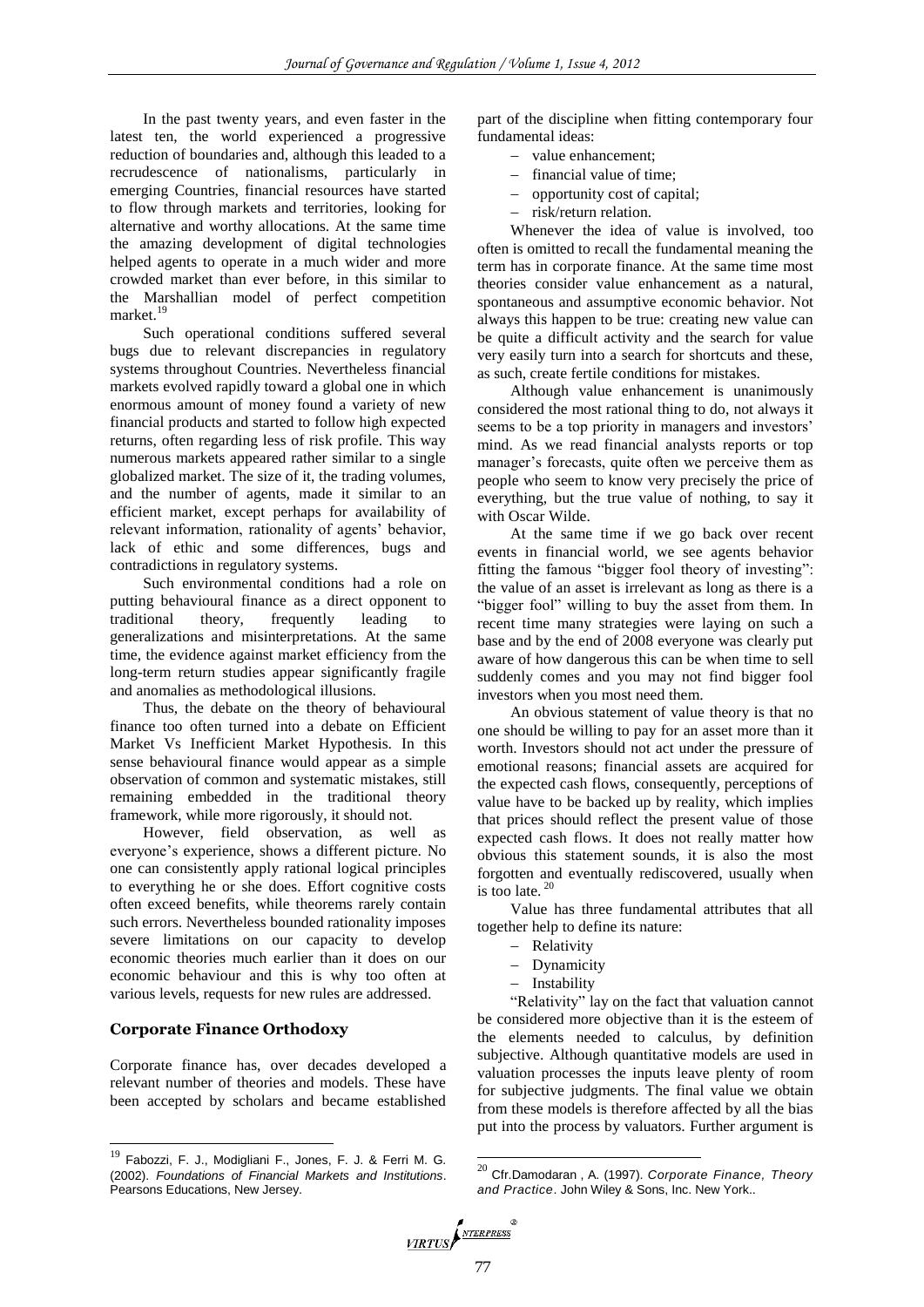that too many times prices get set first and valuation follows.

One very important source of biases is given by subjective goals of the valuator. Such goals can be very strong on conditioning the whole process and the result can sometimes be very far from reality.

"Dynamicity" recalls the fact that value is determined as a differential quantity from time to time, considering normal corporate variations in fundamentals. Such variations create or destroy expectations on cash flows and affect value. Clear enough, environmental and corporate instability give quite a bit of volatility to possible results.

Deriving from the two aspects mentioned above, "instability" largely depend on environmental complexity and variability, which largely influence expectations on future cash flows and, as a direct consequence, value drivers. All this being said, thinking to value simply in terms of positive cash flows or, and this would be even worse, in terms of positive earnings, would be quite an error, easily leading to severe mistakes in investing decisions.

Financial value of time directly descends from Irving Fisher theory of money and Interest.<sup>21</sup> Fisher theory states that the market pure rate of interest represents the trade-off for an individual between present goods consumption and future goods consumption. Put it differently, a surplus agent decide to spend money in present goods or save it and eventually invest it, if the sacrifice is compensated by the market rate. At the same time deficit subjects will borrow money for their investments and consumption if the cost of loans is coherent with expected returns of investments.

The size of interest rate, as J.M. Keynes positively argued in  $1936$ ,<sup>22</sup> strongly depend on the interaction between the supply of money and the public aggregate demand for holding money. Holding money make possible to carry immediate transactions and although it does not pay any interest, the demand for money is a negative function of market interest rate. This happens because at low rate people hold money simply because they lose little pay-offs, while keeping the possibility of immediate transactions, at the same time the risk for a rise of interest and a consequent downturn in the value of bonds discourage individual investors to hold such securities. On the other side, when high rates dominates the markets, households prefer to have their money put in bonds, since they would lose much money as interest pay-offs and, in case of decline of rates, bond's value would raise significantly. These are the main arguments provided by theory that allow

 $\overline{a}$ 

considering financial value of time as one of the main pillars in corporate finance.

It was in the fifties that Franco Modigliani and Merton Miller introduced in the theory the idea of the relevance of opportunity cost of capital in what is well known as proposition one of their theory and the important relation between risk and return in the proposition two. $2<sup>3</sup>$ 

With their work MM overcame Keynes' idea that individual chooses their investment having in mind a single parameter: public bond's yield. The opportunity cost of capital is defined as the weighted average cost of all sources of capital for the investor, who will properly consider each source of capital in terms of its contribution to risk profile.

During the same years, harry Markowitz,<sup>24</sup> having in mind the idea that rational agents are in general risk adverse, demonstrates that they will choose investments considering exclusively their expected returns and risk profile, in this asserting the absolute relevance of risk/return relation. During the sixties many economists worked on a correct definition of the financial market and achieved some important results on interpreting its functions, $25$  and defining models able to price assets in competitive markets.<sup>26</sup>

Taking advantage of such a robust theoretical corpus, in 1970, Eugene Fama present his Efficient Market Hypothesis, $27$  which will soon become an established theoretical framework and the base for interpreting real markets functioning. He, together with Kenneth French, started also the type of scientific investigation that will be known as event

 $27$  Fama, E. F. (1970). Efficient capital markets: A review of theory and empirical work. *Journal of Finance*, vol. 25, 383  $-417.$ 



<sup>21</sup> Cfr. Fisher, I. (1930). *The Theory of Interest Rate*. Macmillan, New York and Fisher, I. (1907). *The Rate of Interest*. Macmillan, New York.

<sup>22</sup> Cfr. Keynes, J. M. (1936). *The General Theory of Employment, Interest and Money*. Harcourt, Brace & World, New York.

<sup>23</sup> Cfr. Modigliani, F. & Miller, M.H. (1958). The Cost of Capital, Corporation Finance and the Theory of Investment. *American Economic Review*, Vol. 48.

<sup>24</sup> Markowitz, H. (1952). Portfolio selection. *Journal of Finance*, vol. 7, No. 1, 77-91; Markowitz, H. (1952). The utility of wealth. *Journal of Political Economy*, vol. 60; Markowitz, H. (1959). *Portfolio selection: Efficient diversification of Investments*. Yale University Press, New Haven.

 $25$  Tobin, J. (1958). Liquidity Preference as Behaviour towards Risk. *Review of Economic Studies*, vol. 25; Tobin, J. (1984). On the efficiency of the Financial System. *Lloyds Bank Review*.

Sharpe, W. F. (1963). A simplified Model for Portfolio Analysis, in Management Science; Sharpe, W. F. (1964). Capital Asset Prices: A Theory of Market Equilibrium Under Condition of Risk. *Journal of Finance*; Sharpe, W. F. (1970). *Portfolio Theory and Capital Markets*. McGraw-Hill, New York; Sharpe, W.F., & Alexander, G. (1990). *Investments* (fourth edition). Prentice Hall, Englewood; Mossin, J. (1973). *Theory of Financial Markets*, Englewood Cliffs, N.J. Prentice-Hall; Lintner, J. (1965 February). The Valuation of Risk Assets and the Selection of Risk Investments in Stock Portfolios and Capital Budgets. *The Review of Economics and Statistics*; Lintner, J. (1971 December). The Effects of Short Selling and margin Requirements in Perfect Capital Markets. *Journal of Financial and Quantitative Analysis*.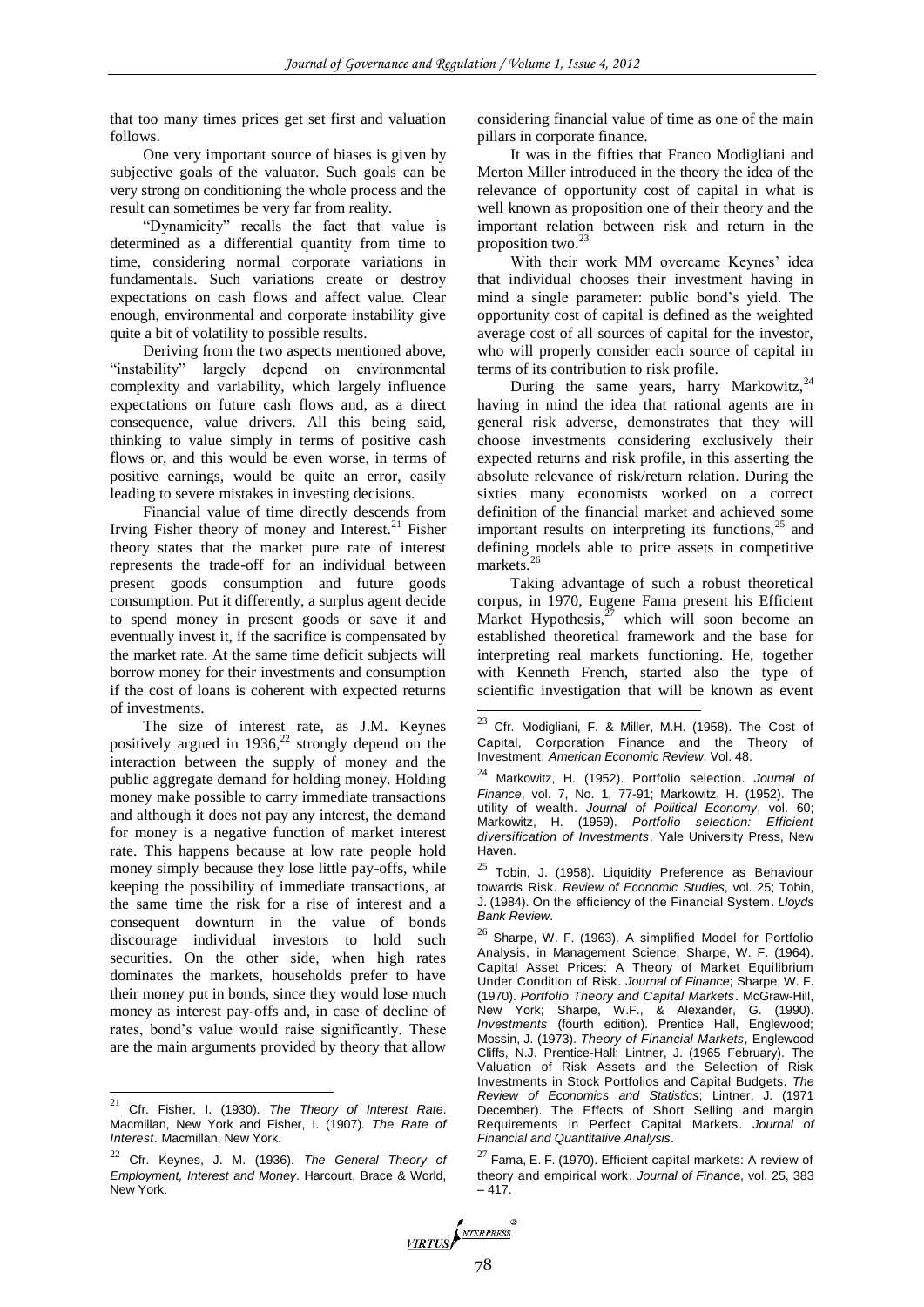studies. Event studies became very soon a very common and useful type of analysis and many important results were achieved over years.

#### **Rationality, efficiency and social behaviour**

Theory, as seen so far, is basically a theory of rational behavior. Rationality is, in fact, essential for all traditional models to hold. We all know by now though, that bounded rationality is a characteristic of human brain, something that we simply can't do without. Since 1957 economists start to consider the idea of bounded rationality. $28$  According to this new view, human choices don't necessarily follow a maximizing utility function, the decision problem imply choices among different utility functions and rationality limits appear on the selection of such multiple functions and in setting up their hierarchies, since the economic one don't seem to be the only relevant criteria.

Brain limits and time consuming processes impose to individuals to employ part of the available time to find shortcuts and define rules of thumbs to deal with complex problems, rather than analyze, under a strict rational framework, every single aspect of the problem, in order to eventually accomplish an optimizing result, too late to be useful. This way rationality started to be perceived not in terms of optimum results, but in terms of logic of processes. In this sense, processes need to be designed in order to economize the scarce mind capacities of human brain.

Put it differently, the idea that rationality pushes toward maximization of economic utility, limits in itself optimization possibilities of the utility functions system. In other words, rationality limits itself, in order to be able to work reasonably, and such limitation generates a self-evident contradiction:

#### *Rationality Exclude Optimization*

However rationality, as a pure theoretical concept, simplify the idea of economic behavior and, this way, make much easier economic models drawing.

In such a framework is supposed to operate the *homo economicus*, an ideal agent who has as many competences as possible and a very strong logic capacity to evaluate what is relevant and better, at any moment, to make the proper decision, in order to solve a certain problem (i.e. the selection of a portfolio).<sup>29</sup> This approach took scholars directly to consider rationality as a characteristic of intelligence, in this way considering it as mere capacity to carry

 $\overline{a}$ 

out calculations. Intelligence flexibility derive instead from brain capacity to rule its functions and to set rules to enhance other rules at different levels. Such capacity allows the brain to produce original solutions to problems never faced before, and that had never been resolved before. Such processes require few simple rules to ignite itself. $30$ 

Rationality should therefore be interpreted in terms of appropriateness of consequences of decision making which depend upon four main aspects:

- Created alternatives;

 Expectations for each alternative and related probability;

- Preferences:
- Decisions' rules.

Appropriateness imposes to examine choices in a social framework (i.e. the financial market) that limits, evaluate and eventually reject or approve solutions. The social framework ensures an external level of control and gives more strength to decision making, legitimating it. $31$  The agent has however to define his subjective level of risk acceptance, but in his/her approach to risk and inability to properly recognize and measure it, set the mainstream of cognitive biases.

Efficient Market hypothesis has been very successful because states a very simple idea: markets are efficient, and have very simple arguments to prove it. A preeminent scholar in this field is Gene  $Fama<sup>32</sup>$  who in 1970 sat-up an important definition of efficient market, as one where security' prices incorporate all available information. By this definition is therefore impossible to systematically beat the market for any agent, since his/her information is at the same time possessed by all others. Since they have all relevant information, they all evaluate correctly securities.

However, even possessing information, investors in such a market have about fifty percent of probability to beat the market and this makes irrelevant professional capacities. He bases this idea on three arguments:

2. Whenever they wouldn't act rationally, errors would display a random distribution and the overall effect would be sterilized;

3. If this would not happen sophisticated investors (arbitrageurs) would recognize anomalous market patterns and would take easy advantage out of it. In doing so they would quickly bring prices back to equilibrium. $33$ 

 $28$  Cfr. Simon, H. A. (1955 February). A Behavioural Model of Rational Choice. *Quarterly Journal of Economics*, vol. 69; Per un'analisi della letteratura sul tema si veda anche Piras, L. (1995), Alcune considerazioni sui processi decisionali nelle organizzazioni, in Annali della Facoltà di Economia dell'Università di Cagliari, nuova serie, vol. 8, Franco Angeli.

Cfr. Lange, O. (1945-1946). The scope and methods of economics, in *The Review of Economic Studies*, vol. 13 (I), n. 33, 19-32. Markowitz, H. (1959). op. cit, Yale University Press, New Haven.

<sup>1.</sup> Agents are and act rationally;

<sup>30</sup> Cfr. Hofstadter, D. R.(1984). Gödel Escher, Bach: un'eterna ghirlanda brillante, Adelphi, Milano, p. 28.

<sup>31</sup> In this sense see March, J. G. (1994). *A Primer on Decision Making: How Decisions Happen*. The Free Press, New York. <sup>32</sup> Fama, E. F. (1970). Efficient capital markets: A review of

theory and empirical work. *Journal of Finance*, vol .25, 383 – 417.<br><sup>33</sup> Fama's work is part of well known "Random Walk Theory"

already explored at the begining of  $XX<sup>th</sup>$  century by Louis Bachelier in 1900, Holbrook Working in 1934, Alfred Cowles in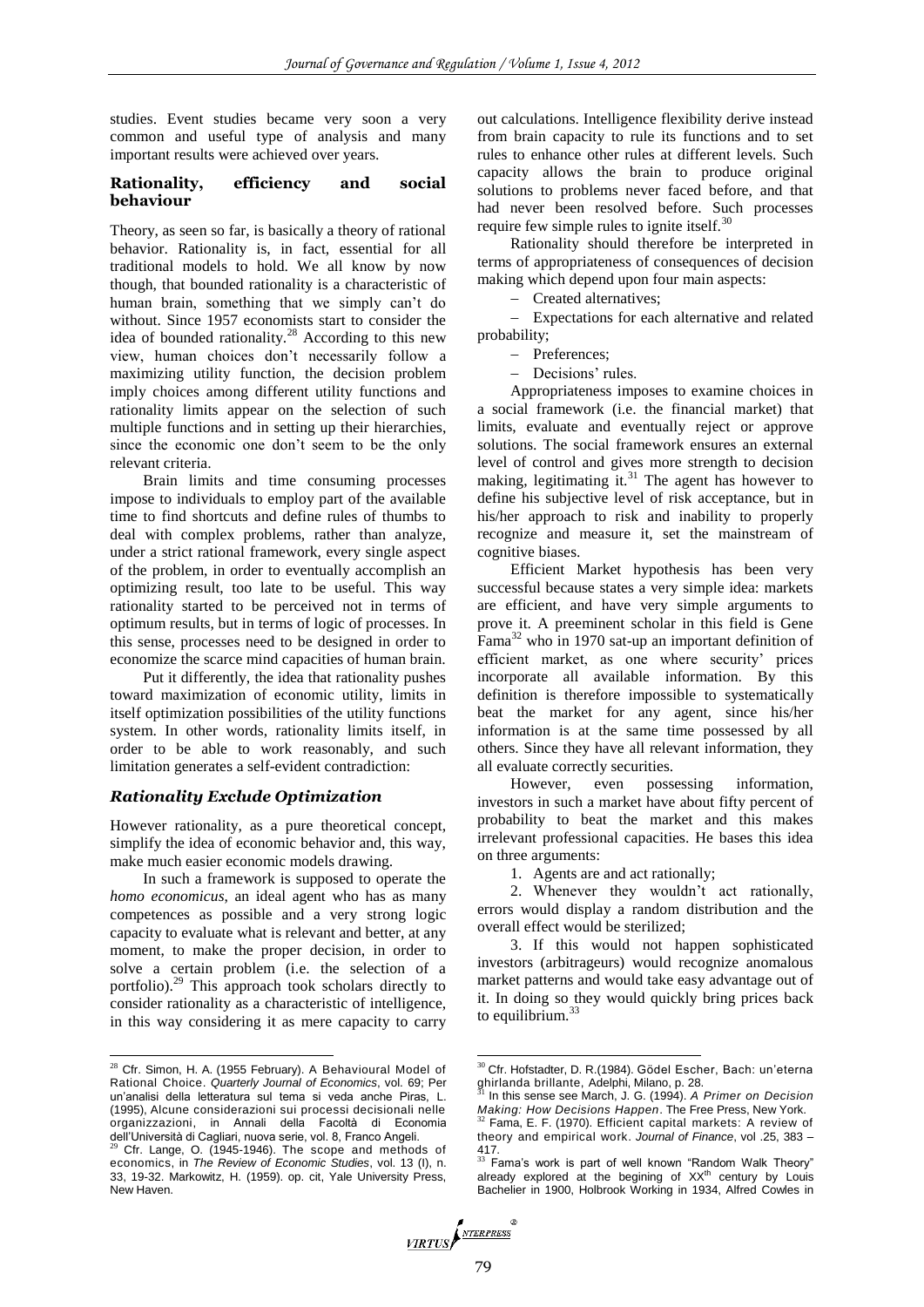Therefore, traditional theory is meant to be "The theory of rational behaviour […] a study of the principles upon which a rational man would act. This rational man is unlike you and me in that he makes no errors in arithmetic or logic in attempting to achieve his clearly defined objectives. He is like you and me, on the other hand, in that he is neither omnipotent nor omniscient. He must make decisions, such as the selection of a portfolio, in the face of uncertainty. Since his information is limited, he may take less than perfect actions. Since his power are limited, his achievement may fall short of the best conceivable. Every action however, is perfectly thought out; every risk is perfectly calculated".<sup>34</sup>

In other words, rational people do make mistakes; such mistakes display though a random distribution and can be studied statistically to measure their probability. In efficient markets this mean that expected returns will be usually coherent with their long run risk profile, while some even significant deviation can be observed in short time horizon.

Still markets, as social institutions, are the result of conscious deductive processes of human reason. As such, they are intended to emerge from a deliberate creation of consciousness. This idea implies rationality as a basic tool of consciousness. In this sense, economic behaviour is definitely a social behaviour.

A frequent misinterpretation of behavioural finance is perceiving it as a direct opponent to traditional theory, this one intended as a theory of efficient market behaviour, while the first as an empirical evidence of the failure of such a theory.

At the same time, brilliant researchers all over the world keep on declaring their loyalty to EMH considering the fact that behavioural finance hasn't yet proposed any market model likely to have the same elegance, strong theoretical framework and general applicability as the traditional models do. The bottom line seems to be represented by the fact that the evidence against market efficiency from the longterm return studies appears significantly fragile and anomalies as methodological illusions.<sup>35</sup>

The on-going debate, although very useful on helping to improve theoretical understanding of market behaviour, does not necessarily involve behavioural finance and, sometimes, leads to extreme

 $\overline{a}$ 

positions and assumptions, which seem very much arguable on both sides.

Markets' inefficiency is, in fact, perfectly explained by EMH, although traditional models do not help much on predicting neither the moment in which biases will appear, nor their intensity, nor for how long their effects on prices will last.

In this sense behavioural finance would appear as a simple observation of common and systematic mistakes, still remaining embedded in the traditional theory framework, while more rigorously, it should not.

Much more appealing to me is an image reported by Vernon Smith in his Nobel Prize Lecture in 2002, in which he doesn't oppose rationality to irrationality but uses Constructivist and Ecological rationality. That is to say that quite often and virtually in every aspect of their life, individuals must make decisions under uncertainty constraint, basically for lack of time or for incomplete information and, of course, for lack of ability. These are – he says - "fast and frugal decision making," Such decisions are "ecologically rational to the degree that they are adapted to the structure of an environment." Moreover, even in the past, economists argued that the values to which people respond are not necessarily confined to those one would expect, based on the narrowly defined canons of rationality. Individuals define and pursue their own interest in their own way, it is, this one, an "ecological expected utility", to use Vernon Smith figures, that leads to a new smoother concept of "economic man".<sup>36</sup>

## **Behavioural Finance and critics to EMH**

Behavioral Finance can be considered as part of a larger field of studies, known as Behavioral Economics. Using interdisciplinary approach and experimental techniques normally employed in sociology, psychology and, as we will see, Neurobiology, it tries to integrate traditional models in order to better explain agent's systematic errors and behavioral anomalies. Saied it differently, it studies financial markets' dynamics considering the idea that agents may not act that rationally after all.

Thus, the main object of interest is the study of decision making when agents show limits and troubles typical of human nature. In doing so a strong critic to Efficient Market Hypothesis rises.

It was around mid '80s when first critics to the most solid theories up to that time appeared in literature. $37$  At that time scholars were concentrating on empirical analysis of discordances between expectations based on EMH and facts. In 1986 Fisher Black found that investors act more frequently than they are supposed to on rumours, rather than on

<sup>&</sup>lt;sup>37</sup> Cfr. Jensen, M. (1978). Some Anomalous Evidence Regarding Market Efficiency. *Journal of Financial Economics*, vol. 6.



<sup>1937,</sup> Clive Granger e Oskar Morgenstern in 1963 and Paul Samuelson in 1965.

<sup>34</sup> Markowitz, H. (1959). *Portfolio selection: Efficient diversification of Investments*. Yale University Press, New Haven.

an efficient market generates categories of events that individually suggest that prices over-react to information. But in an efficient market, apparent underreaction will be about as frequent as overreaction. If anomalies split randomly between underreaction and overreaction, they are consistent with market efficiency". See Fama, E.(1998). Market efficiency, long-term returns, and behavioural finance. *Journal of Financial Economics* 49, 284.

<sup>36</sup> Cfr. Smith, V. L. (2002 December, 8).*Nobel Prize Lecture.*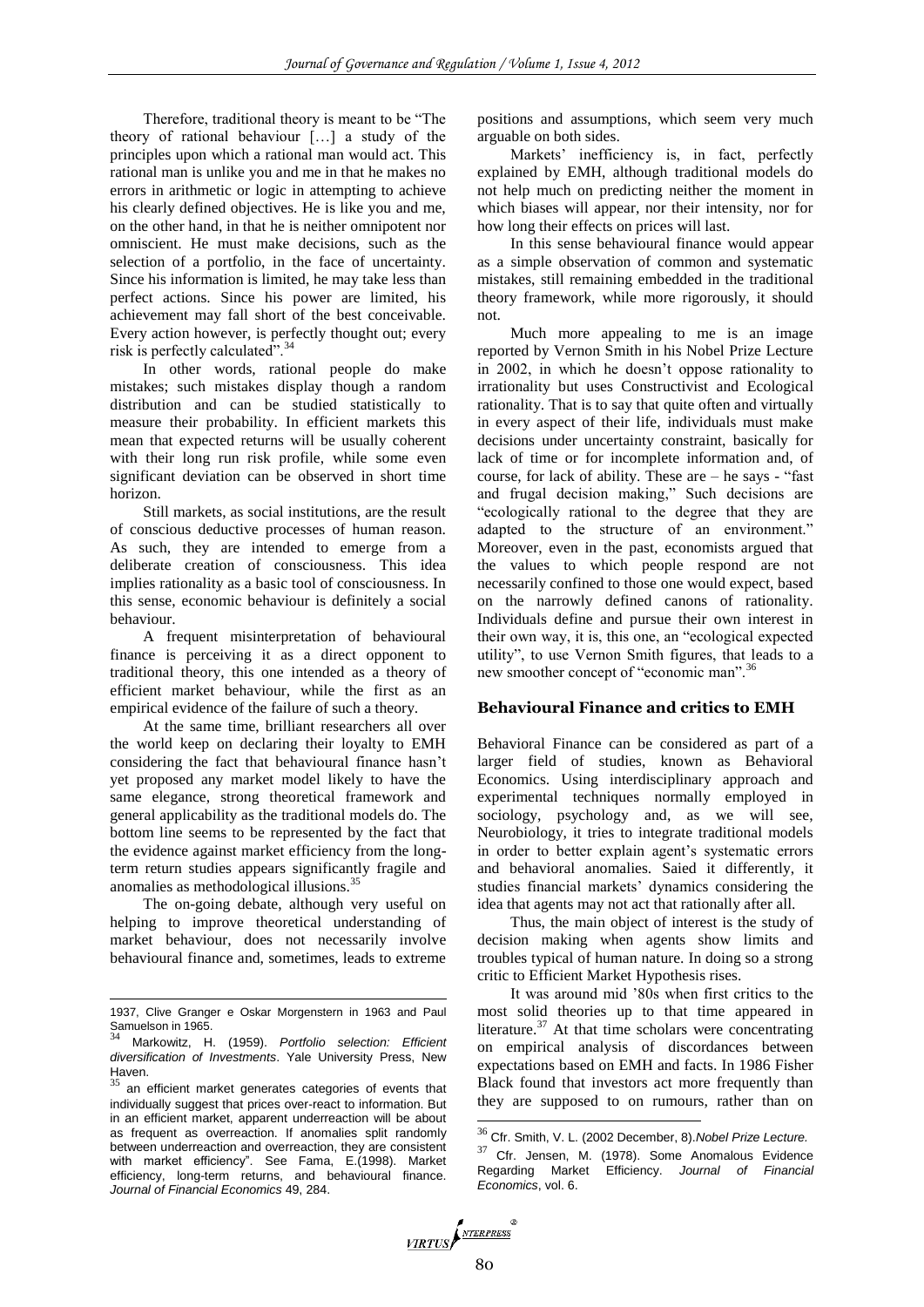concrete information. It was then that the expression noise traders started to be used (Cfr. Black, F. (1986). Noise. Journal of Finance, vol.41).

Acting this way, investor tend to sell too early good securities and too late bad ones, at the same time they tend to buy on voices or on too recent prices rather than on fundamental values. It is then possible to set taxonomy of these behaviors in three main categories (Cfr. Kahneman, D., & Ripe, M. (1998). Aspects of investor psychology. Journal of Portfolio Management, vol. 24):

- a) Attitude toward risk;
- b) Non-Bayesian structure of expectations;
- c) Strong influence of how problems are presented on decision-making.

Daniel Kahneman and Amos Tversky first noticed these problems (Kahneman, D., & Tversky, A. (1973). Prospect theory: On the psychology of prediction. Psychological Review, vol. 80; Kahneman, D., & Tversky, A. (1979). Prospect theory: An analysis of decisions under risk. Econometrica, vol. 47) in 1973 and later in 1979 when they proposed, in their seminal studies, the Prospect Theory.

Prospect Theory investigates how individuals do carry their mind processes to forecast future events

when money is involved. Studying intuitions thoughts and preferences that come to mind quickly and without much reflection, they found three major topics: a) heuristics of judgment; b) risky choice; c) framing effects. Thoughts differ in a dimension of accessibility; some come to mind more easily than others, and drew a distinction between intuitive and deliberate thought processes. They also found that even experts and professional were subjected to such errors.

According to Kahneman and Tversky it is therefore necessary to distinguish between intuition and reasoning. The perceptual system and the intuitive operations tend to generate impressions about objects' attributes. These impressions are not voluntary and don't need to be verbally explicit. On the other hand, judgments are always explicit and intentional, whether or not they are clearly expressed. Of course reasoning is involved in all judgments, whether they turn in impressions or in deliberate reasoning. Judgments directly reflecting impressions are those we usually refer to as "intuitive". One of the functions of reasoning is to monitor the quality of both mental operations and explicit behavior.





Source: Daniel Kahneman, *Nobel Lecture*, 2002

Just as Herbert Simon said, problems don't exist in Nature. They are direct consequences of mental models our brain uses to collect and organize information. Mental models frame rules and criteria used in decision-making, therefore choices are

extensively bent by how information are collected, organized and presented.<sup>38</sup>

38 <sup>38</sup> *"*For example, investors may extrapolate short past histories of past earnings growth of some companies too far into the future and therefore overprice these glamorous companies without a recognition that, statistically speaking, trees do not grow to the sky. Such overreaction lowers futures returns as past growth rates fail to repeat themselves and prices adjust to more plausible valuations". A. Shleifer

$$
\underbrace{\textit{VIRTUS}} \sum_{\textit{NTERPRESS}}
$$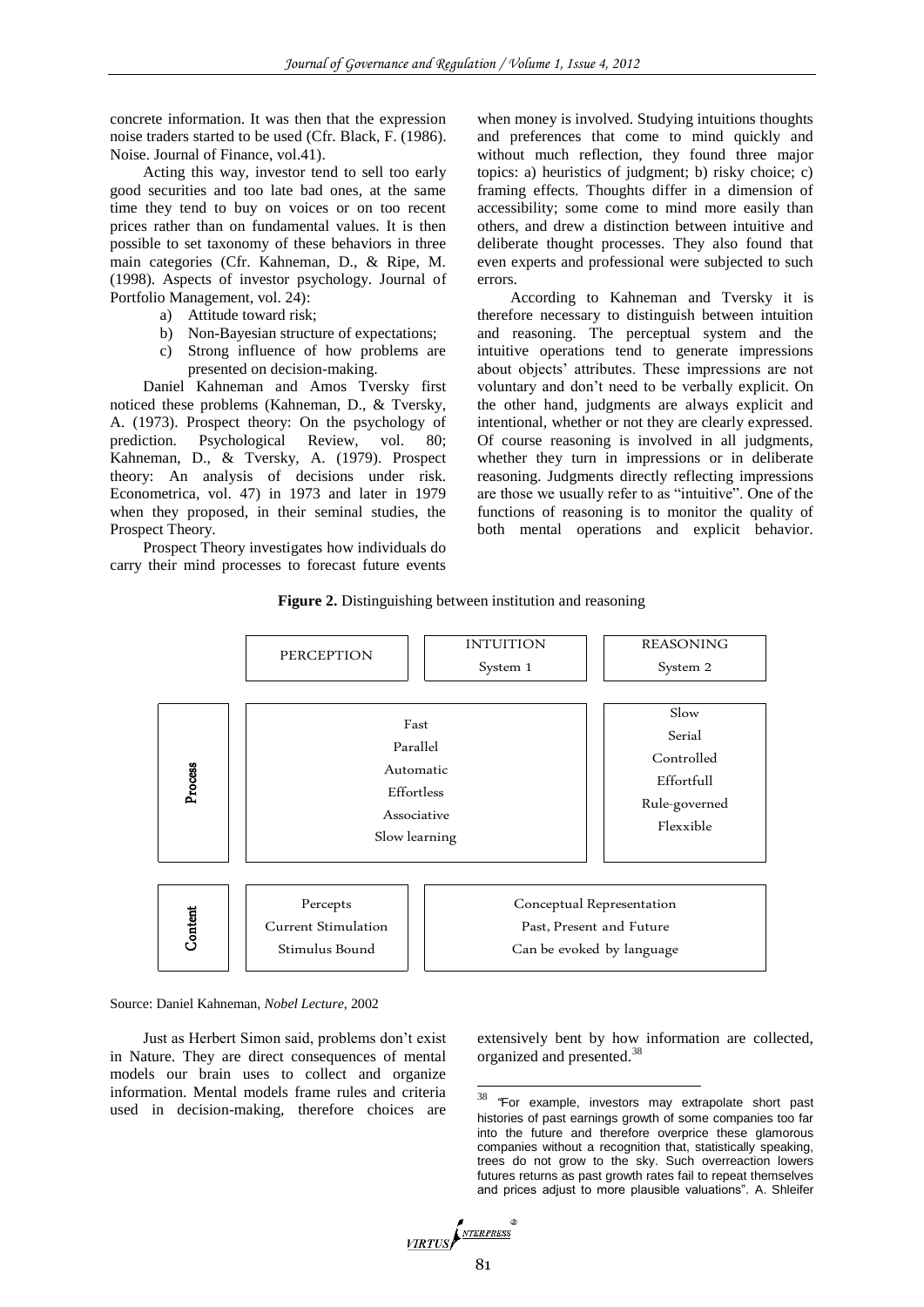Having in mind the basic ideas above exposed, it is easier to go through the most frequent cognitive mistakes individuals face in their every day decisionmaking. Field evidence demonstrates that cognitive biases are systematic and mostly uncontrolled deviations from rationality. They are not always or necessarily mistakes. Often they simplify processes, by reducing complexity of mental work, thus freeing extra calculation capacity. Such distortions in rational thought involve, obviously, most human activities, but they are particularly significant in all decision making concerning the use of money. For taxonomic reasons are useful to set two main categories, each containing several types, as a mere example some can be listed:

- Biases
	- o Overconfidence
	- o Excessive Optimism
	- o Confirmation Bias
	- o Illusion of control
- **Heuristics** 
	- o Rappresentativity
	- o Availability
	- o Anchoring
	- o Affection

Among mentioned, most frequent and relevant in its consequences is overconfidence. An individual display overconfidence, and often a subsequent excessive optimism, when exaggerate trust in his own judgment, predictions capacities and more general abilities. Overconfident people tend to overestimate positive chances and their ability to control events, underestimating risk associated to preferred options and neglecting to properly consider possible drawbacks and their probability distribution.

Sometimes overconfidence tend to characterize rather homogeneously professional groups. People in such groups acquire such an attitude, displaying arrogance and complacency, often not accepting ideas and opinions coming from outside their group. Typical mistakes related to overconfidence are the above mentioned illusion of control; tendency to projecting the immediate past into distant future; drawing conclusions from a limited sample size; confusing familiarity with knowledge.

Heuristics also leads to frequent mistakes in decision-making. Typical and frequent are:

- Herd-like behavior (social proof), consisting in believing that the crowd is omniscient and, therefore, right;
- Seeing patterns that don't exist, either embracing certainty (however irrelevant) or, on the other hand Overestimating the likelihood of certain events based on memorable data or experiences;
- Fears connected to changes in important aspects of life (status quo bias), of

 $\overline{a}$ 

uncertainty, deriving from information overload or from the existence of too many attractive options (Candy Store Bias) that paralyzes the decision maker;

- Reluctance to admit mistakes and excessive aversion to loss;
- Regression to the mean and ex post overestimating predicting capacity or a tendency to seek only information that confirms one's opinions or decisions;
- Mental accounting.

All the above mentioned expressions of irrational behavior and, perhaps more explicitly, their frequency, are positive arguments in favor of EMH critics:

- Investors do make mistakes
- Their mistakes are quite often positively related to each other.

In other words, not only agents are not rational as much as traditional theories assume, they also frequently are irrational in the same  $way^{39}$  and sophisticated trader don't seem to have the power, capacity and risk attitude required to bring prices back to equilibrium. Such behavior is clearly held by professional investors as well.<sup>40</sup> Mutual funds and other professionals tend to lean too much toward their benchmarks, like S&P 500, in order to reduce the risk of being beaten by the market. In doing so they often sell securities or by them for the only reason that they enter or exit the index.<sup>41</sup> Arbitrageurs don't seem to find as easily and frequently adequate substitutes securities to carry safe short sales.<sup>42</sup>

Many studies over years highlighted several anomalies in investors' behavior, regarding less their professional skills,<sup>43</sup> weakening, in doing so, the idea

Cfr. De Bondt W. F. M., & Thaler, R. (1985). Does the market overreact ? *Journal of Finance*, vol. 40; Jegadeesh, N., & Titman, S. (1993). Returns to buying winners and selling losers: implication for stock market efficiency. *Journal of Finance*, vol. 48; Siegel, J. (1993). *Stocks for the long run*. Mc Graw Hill, New York; Shleifer, A. (2000). Inefficient Markets: An introduction to Behavioural Finance, Op. cit., 19;



<sup>(2000).</sup> *Inefficient Markets: An introduction to Behavioural Finance*. Oxford University Press, Oxford, 11.

 $39$  Cfr. Shiller, R. (1984). Stock prices and social dynamics, Brooking Papers on Economic Activity, vol. 2.

 $^{40}$  Cfr. Lakonishok, J., Shleifer, A., & Vishny, R.(1992). The structure and performance of the money management<br>industry. Brooking Papers on Economic Activity industry. *Brooking Papers on Economic Activity Microeconomics*, 339-91.

Cfr. Scharfstein, D., & Stein, J.(1990). Herd behavior in investment. *American Economic Review*, vol. 80.

 $42$  Cfr. Campbell, J.Y., & Kyle, A. (1993). Smart money, noise trading and stock price behaviour. *Review of Economic Studies*, vol. 60; "These broad classes of securities do not have substitute portfolios, and therefore if for some reason they are mispriced, there is no risk less hedge for the arbitrageur. An arbitrageur who thinks that stocks as a whole are overpriced cannot sell short stocks and buy a substitute portfolio, since such portfolio does not exist. The arbitrageur can instead simply sell or reduce exposure to stocks in the hope of an above market return, but this arbitrage is no longer even approximately risk less, especially since the average expected return on stocks is high and positive". Shleifer, A. (2000). *Inefficient Markets: An introduction to Behavioural Finance*, Op. cit., 14.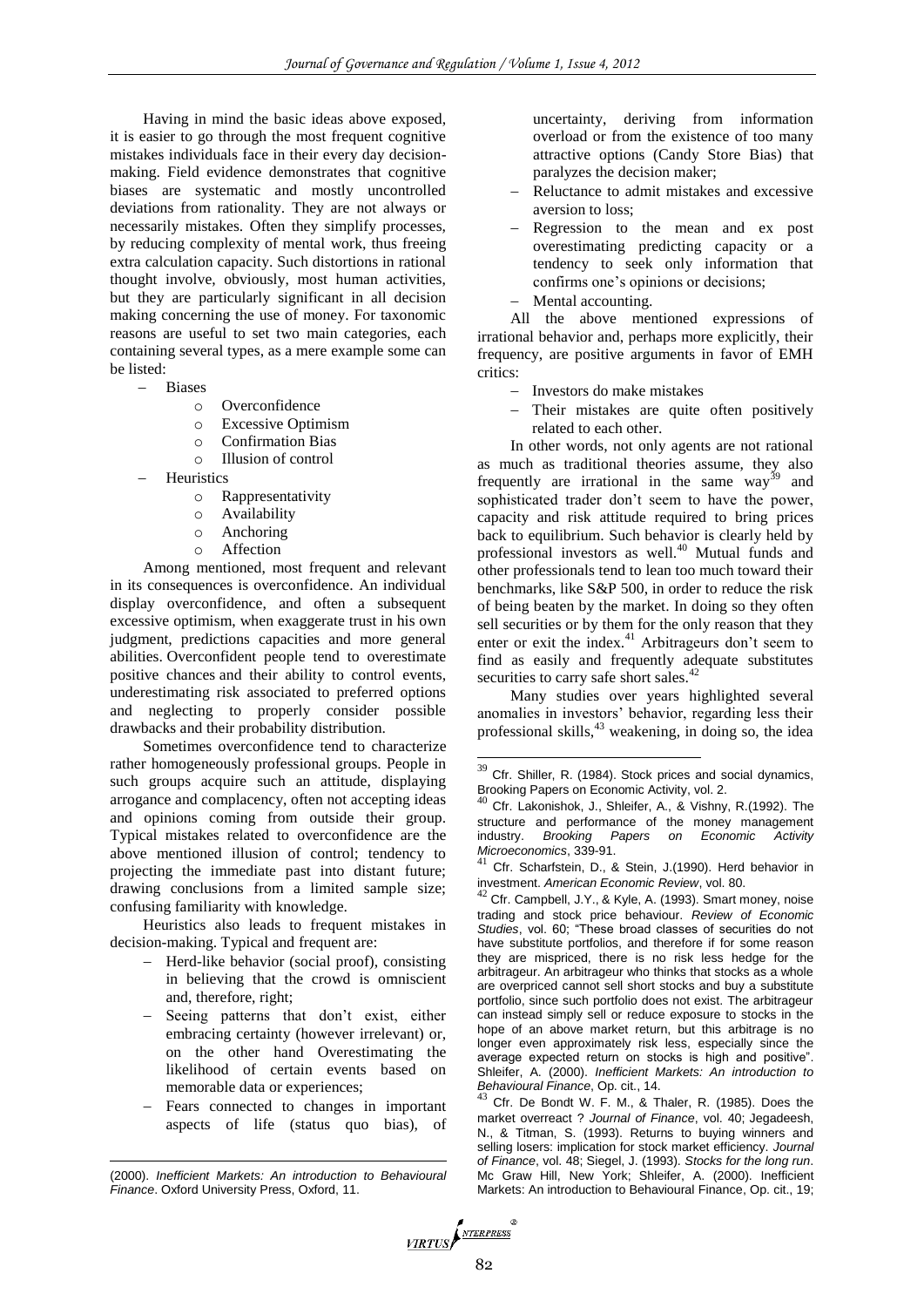of market efficiency and agents' rationality. Grouping incoherent behaviors we can have three main categories:

- a) Bounded rationality as proposed by Herbert Simon explaining limits in human brain ability in problem solving;
- b) Limited, if existing at all, capacity to predict future events leading to choices with negative long run output;
- c) Limited capacity to pursue self-interests, often in favor of other individuals.

The strength of evolutionary theory, stating the interaction between market's dynamics and learning processes drive events in the same direction predicted by models, is therefore reduced by field evidence that most irrational behavior do not provoke adequate reactions in the market. Even the idea that fools rapidly lose their money, doesn't appear to meet reality, since the increasing size of internationalized markets keep on providing new fools to irrational trading.<sup>44</sup>

Learning from experience seems not to be an easy accomplishment either. Learning can be costly in terms o effort and time consuming, nevertheless in complex environments like financial markets seeking experience can be a vain effort for agents never getting to learn the right thing by the right time.<sup>45</sup>

Summing up what stated so far and viewing the financial market as a non-personal device likely to work as supposed by traditional models, any deviation from the model is a mistake. Deviations are though represented by transaction costs, fiscal policies and irrational behaviors.<sup>46</sup> Thus market is influenced by human (fallacy) actions having different origin and experience level, here meant as the result of past mistakes, no models can so far capture and explain such complexity in every possible scenarios. This is though what create possibilities for carving out value.

If we consider the market more similar to a social system rather than to an hardware piece, we must expect that they will work in a rather similar manner. In social systems, information has an

 $\overline{a}$ 

economic value, since is not as available as the theory require.<sup>47</sup> We will therefore have that:

- a) Most valuable information will cost more;
- b) Useful information will be total information minus misunderstood information;
- c) Information value is a negative function of information diffusion.<sup>48</sup>

In this sense, economic behaviour is definitely a social behaviour. Neuroscience defines a social behavioural output as a function of online processing of social stimuli.<sup>49</sup> This leads to the consequence that a social behaviour, such as investing in the capital market, requires people to direct their attention to specific stimuli (information on investment fundamentals) coming from the specific environment considered (the capital market) and give meaning to them. Only after mentally ordering those stimuli investors can consider their personal utility function in terms of goals and expected returns and after calculating the outcomes associated with possible behavioural responses (coherent with the social environment) to decide on their personal response.<sup>50</sup>

This is why emotion has, for example, very strong and predictable effects on cognitions and decision processes. Emotional experiences engage sensible cognitive strategies that influence response selection. $51$  People feeling good are more likely to engage in automatic cognitive process, react quickly, underestimate risk and focus on positive explanations when making decisions or judgements. On the other hand, when people are feeling bad, they are more likely to engage in effortful cognitive processes, react more slowly, overestimates risk and focuses on negative explanations when making decisions or judgements.

Interpreting the statement above in terms of EMH requires agents to have an information set and the capacity to use it by far more complete than could ever be given to one mind. Also, as Damasio demonstrates, because of the brain physiology, such a talented mind would be totally incapable to stop at an appropriate level the number of iterations needed to make a proper decision. This may cause the temptation in scholars to ignore this reality because it is poorly understood and does not yield to our familiar although inadequate modelling tools, and to

 $51$  Cfr. Levenson, R.W. (1999). The interpersonal functions of emotion, Cognition and Emotion, 13, 481-504.



De Bondt W. F. M., & Thaler, R. (1987). Further evidence on investor overeaction and stock market seasonality. *Journal of Finance*, vol. 42; Fama, E., & French, K. (1992). The cross section of expected stock returns. *Journal of Finance*, vol. 42; Lakonishok, J., Shleifer, A., & Vishny,R. (1994). Contrarian investment, extrapolation and risk. *Journal of Finance*, vol. 49.

<sup>44</sup> Cfr. De Long, B., Shleifer, A., Summers, L., & Waldman, R. (1990 August). Noise Trader Risk in Financial Markets. *Journal of Political Economy*, vol. 98; Shleifer, A., & Vishny, R. (1997 March). The Limits of Arbitrage. *Journal of Finance*. Vol. 52.

<sup>45</sup> Cfr. Shefrin, H. (2000). *Beyond greed and fear: Understanding behavioral finance and the psychology of investing*. Harvard Business School Press, Boston, USA.

<sup>46</sup> Cfr. Graham, B., Dodd, D. (1934). *Security Analysis*. McGraw-Hill, New York, 23. "Hopefully, future research will throw more light on the inner workings of the "voting machine" and make clear how market and individual decision making anomalies are linked."

 $47$  Grossman, S., & Stiglitz, J. On the impossibility of informationally efficient markets. *American Economic Review*, vol. 70, 393-408.

<sup>48</sup> Cfr. Maxwell, J. (1871). *Theory of heat.* Green & Co., Longmans, London.

Cfr. Crick, N.R., & Dodge, K. A. (1994). A review and reformulation of social information-processing mechanisms in children's social adjustment,. *Psychological Bulletin*, 115, 74-101.

<sup>50</sup> Cfr. Beer, J. S. (2007). *The Importance of Emotion-Social Cognition Interactions for Social Functioning, in Jones, E. H. and Winkielman, P., Social Neuroscience, integrating Biological and Psychological Explanations of Social Behavior*. The Guilford Press, New York, 15.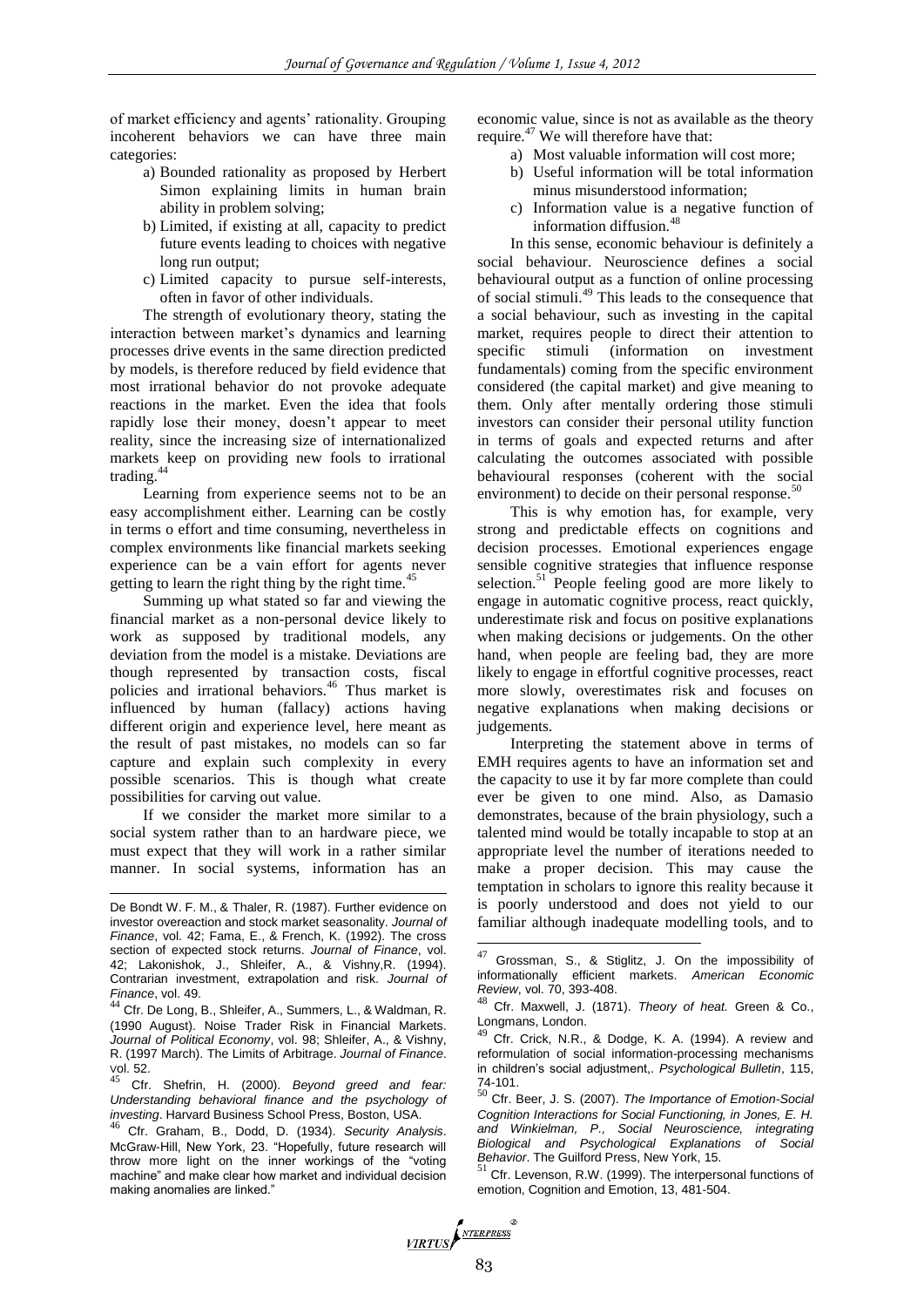proceed in the implicit belief that functions and curves capture what is most essential of what we observe.

Creating deliberately rules of action and being conscious of their effectiveness require to remain sensitive to the fact that most human decision making is not primarily guided, if at all, by conscious rationality. The brain has over millennia developed arrangement capacities and survival properties that take account of opportunity costs and environmental challenges, which are invisible –so far -, to any possible modelling effort.

Perhaps the most revealing example of what stated above is the role played by trust in social behaviour everywhere in the world, in different times and among all species socially organized. To trust someone imply the existence of an interpersonal link aimed to achieve an improved state compared to the status quo. Possible outcomes of a choice strongly depend on combined effects of others' choices and behaviour. Being impossible to adequately calculate all implications for each external stimulus, trust operates as a consistent simplifying factor for those calculi.<sup>52</sup>

In more simple words, trust seem to be a convenient shortcut for economic choices, but works somehow in the wrong direction when interpreted in a classical theory framework. If the idea of maximising subjective utility function is essential on coding economic rational behaviour and this because rationality imply correct logic and calculus, trust, which is nothing more than a quite often not very accurate esteem, has very little to do with precise calculus, and, as a direct consequence, with rationality. Still trust is an essential component of economic behaviour adding efficacy and efficiency in all cases in which contracts fail on considering every possible effect of misbehaviour.<sup>53</sup>

Putting it again as Vernon Smith does, "We have become accustomed to the idea that a natural system like the human body or an ecosystem regulates itself. To explain the regulation, we look for feedback loops rather than a central planning and directing body. But somehow our intuitions about self-regulation do not carry over to the artificial systems of human society. The actual shape we observe is the consequence of myriads of individual decisions.<sup>54</sup>

What appears really important to me is not to confuse rationality with selfishness, since standard models usually promote or require selfish behaviour. Still, as demonstrated by experimental economists, selfish behaviour is not necessarily prevalent in

 $\overline{a}$ 

common economic decisions and this seems to somehow contradict standard models. But when one actor' selfish behaviour is perceived as unfair (quite often I would say) by other actors, the latter may react, punishing such behaviour and such costly consequences should drive rational behaviour toward a non selfish attitude.

# **Conclusions**

In traditional corporate finance theory - and portfolio theory within it – price mistakes are an essential source for potential value or, in other words, in the period of time between the emerging of mispricing in the market and the correction by arbitrageur's activity, value can be created by some investors. Following EMH such dynamics must be interpreted in a statistical sense: market equilibrium must be intended in a long run framework and in a dynamic flexible way.

About the contribution of behavioural finance we study cognitive biases for their intrinsic interest and for their value as diagnostic indicators of mental mechanisms, in order to derive useful rules for interpreting and – eventually – predicting market trends. Choices are often affected not only by the four elements above mentioned, but also by contingent judgments about the scenarios, and the potential impact of each choice on the decision maker general frame of reference, in this considering previsions on the social adequacy of a choice and the forthcoming behavior.

Searching for links between the principles upon which the traditional theory of finance is based to behavioural finance, it is so far possible only to conclude that the latter will drive the research to define market models much closer to reality than they are today. Behavioural finance is, in fact, a study of errors. Errors and biases are such if seen in the frame of a correct theory. Therefore the correct theory should be the traditional one. In a theoretical dispute traditional theory of finance Vs behavioural theory of finance, the second loses.

Still considering the problem using a correct theoretical approach, the question of which theory prevail, should be answered referring to the four basic concepts above explained. Rationality is attractive to scholars since simplify models, but being a qualitative parameter can be used only to evaluate the adequacy of an individual decision, not very useful though to evaluate social behaviour such as those driving capital market dynamics. Also the adequacy of a decision largely relay on:

- 1. The number of alternative likely to be generated by individuals;
- 2. Expectations related to each alternative and associated probabilities;
- 3. Subjective preferences assigned to the values of possible results;
- 4. Rules used to make decisions.

 $52$  Cfr. Pelligra, V. (2007). I paradossi della fiducia: scelte razionali e dinamiche sociali, Il Mulino, Bologna.

<sup>53</sup> Cfr. Mill, J. S.(1848). *Principle of political economy*.John W. Parker, London; Arrow, K. J. (1974). *The limits of* 

*Organizations*. Norton. New York. <sup>54</sup> Cfr. Smith, V. L. (2002). *Nobel Prize Lecture*, op. cit, here referring to Herbert Simon.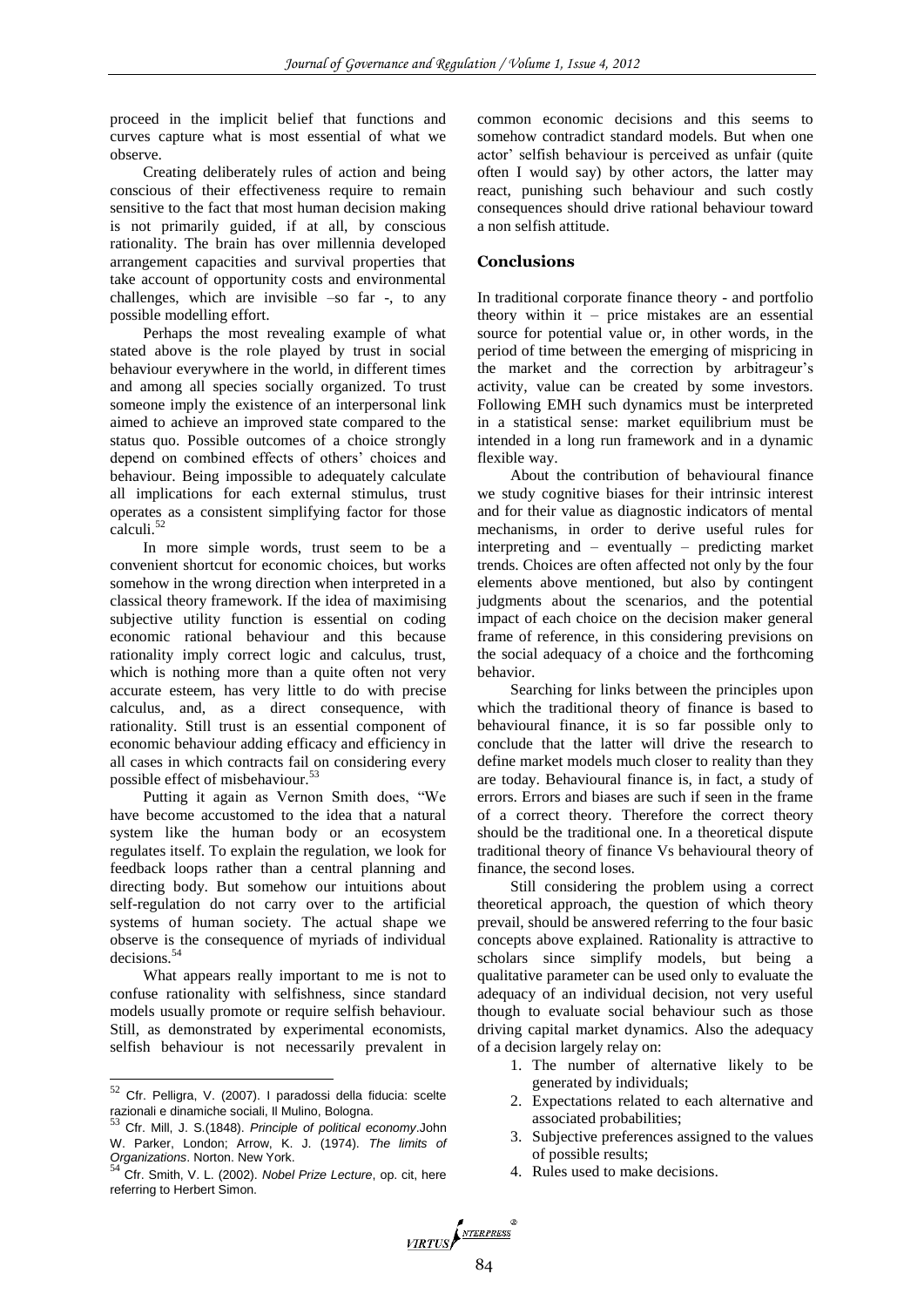Traditional models remain extremely robust on their normative power, they also work properly on describing market behaviour in the state of normal competition, in which about one half of investors beats the market and the other half does worse, each part taking the correct amount of risk.

Traditional models usually suffer on predicting what can so far be considered anomalous behavior. In more simple words traditional models are blind to irrationality. Still irrationality occurs and, quite often, not in terms of a random walk. Furthermore, arbitrage isn't, most of the time, effective enough to bring order back.<sup>55</sup>

If behavioural finance studies errors and biases, it means that, somehow, individuals do not have full control of brain processes. Brain does a significant part of it's work automatically and largely outside of our awareness, while fooling the mind into making believe it is in control.

In drawing inferences from long-term returns Fama argues that market efficiency must be tested jointly with expected normal returns models. Such models for expected returns are though significantly incomplete descriptions of the systematic patterns in average returns during any sample period. As a result, he concludes, tests of efficiency are always contaminated by a bad-model problem.<sup>56</sup>

This is why we can possibly say that traditional theory is a correct but largely incomplete theory. This is also why we can possibly say that behavioural finance represents the best attempt to complete traditional theory, by observing and understanding rules people follow without being truly able to articulate them. Discovering those rules and learning how to derive them is the major task of experimental and behavioural economics. This would be of a great utility for what we could call a general theory of finance and this does not appear as an opposition to me.

We are probably way too far from the possibility to derive convincing conclusions from arguments addressed in this paper, being more pertinent the assertion that there is still much research work to be done. It is although possible to set some points likely to drive research toward further achievement.

First it is not useless to keep in mind the scientific nature of corporate finance theory as well as behavioral finance theory. In doing so every possible step forward will add value to the knowledge corpus, but it will not be possible to consider those steps as a significant falsification (as Karl Popper would had said) of classical theory until the point in which the fundamental concepts and principia of such a theory remain valid and convincing. In this sense behavioral and experimental economics have not yet, in my view, reached the point.

 $\overline{a}$ 

The hypothesis that prices fully reflect available information is a partial and faulty description of price formation. Following the standard scientific rule, however, market efficiency can only be replaced by a better specific model of price formation, itself potentially rejectable by empirical tests.

Alternatives must though specify biases in information processing that cause the same investors to under-react to some types of events and over-react to others. At the same time they must explain the range of observed results better than the simple market efficiency.

At the same time some questions should be addressed, regarding the possible evolution patterns of corporate finance theory and the capacity to understand agents behavior.

Do agents always search optimal strategies?

Do we have a better theory than EMH?

Is there a reliable measure of market Tobin efficiency?

Is there a reliable measure of market Fama efficiency?

What is the desirable strength of market efficiency?

How far can experimental psychology contribute to corporate finance?

How predictable is investor sentiment?

Will ever be possible to import mental frames and heuristics in an asset pricing models?

The possibility for economic models to embed all discussed elements face relevant obstacle on subjective behavioural complexity, primarily because rational behaviour and optimizing behaviour are no longer perfect conceptual substitutes. External constraints can for sure limit optimization strategies, but not necessarily rationality.

Making a decision need to adequately consider context variables, also because those variables determine the social endorsement of the choice, more important to individuals than evaluations expressed in terms of economic orthodoxy.<sup>57</sup> This idea would perhaps add a sort of a collective rationality to decision making, since external constraints provide a strong contribution in terms of experience. Rationality should then be valued not only in terms of efficacy (achievement of expected results) but also in terms of coherency with the environment.

Cognitive biases and deviations from rationality are not necessarily errors. They help the mind to work conveniently in a complex environment (i.e. the capital market). The more an environment is complex, the more frequent biases will appear, although not necessarily more relevant for the social system as whole. In this sense, the best way to manage uncertainty seems not to discover the truth, but to produce sense.<sup>58</sup>

 $55$  Cfr. Shleifer, A., & Vishny, R. (1997 March). The Limits of

Arbitrage. *Journal of Finance*. vol. 52. <sup>56</sup> Cfr. Fama, E. (1970). Efficient capital markets: a review of theory and empirical work. *Journal of Finance* 25, 383-417.

<sup>57</sup> Cfr. March, J. G. (1994). *A Primer on Decision Making:* 

*How Decisions Happen*. Free Press, New Haven. <sup>58</sup> Cfr. Luckmann, T., & Berger, P.L. (1966). T*he Social Construction of Reality*. A Treatise in the Sociology of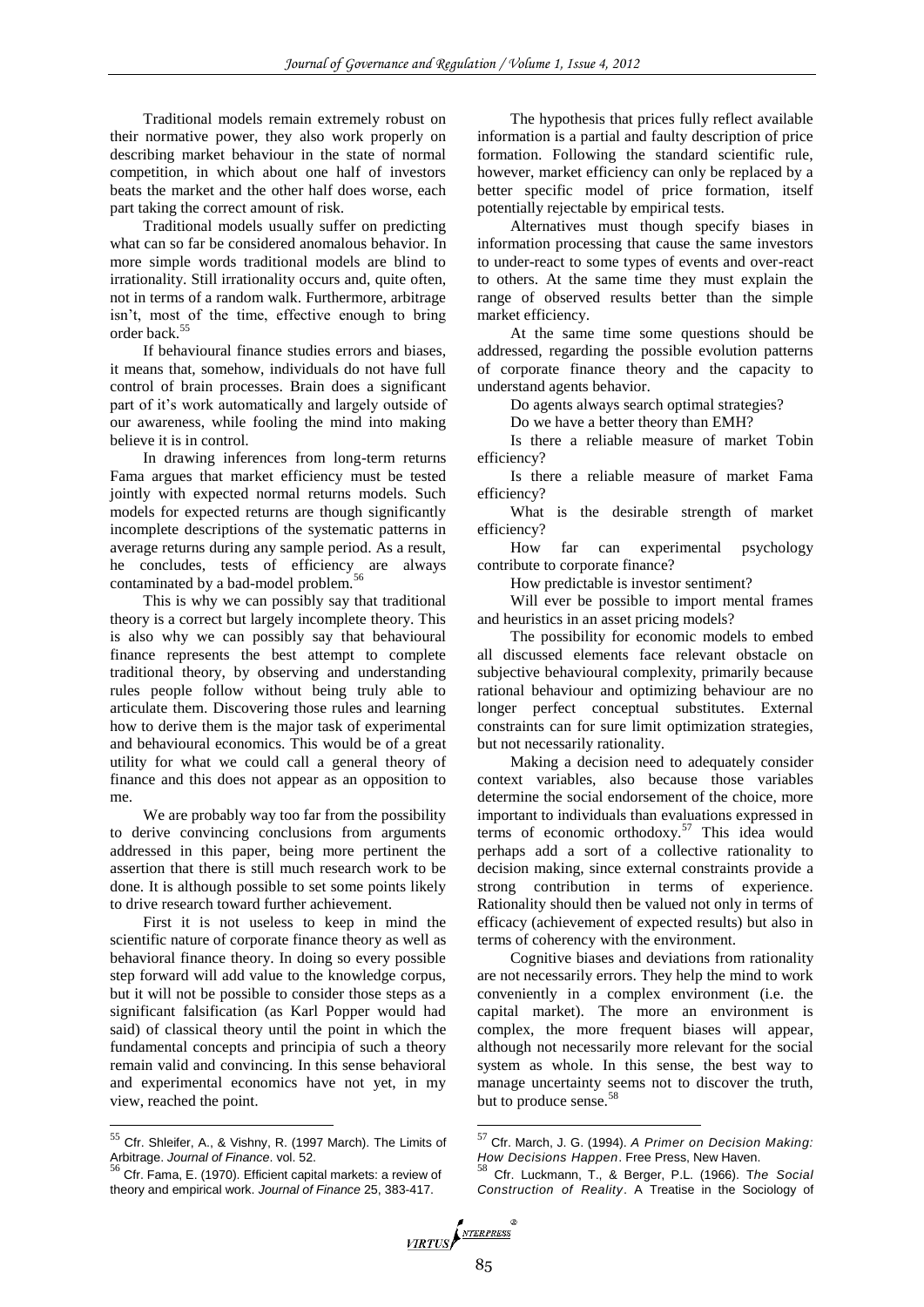Personally, I have not found yet a convincing and conclusive answer to any of addressed questions, but I am realistically optimistic on the possibility behavioural finance will strongly contribute to. This is the reason why there is still a strong need for extensively and intensively study and teach behavioural corporate finance.

## **References**

- 1. Arrow, K. J. (1974). *The limits of Organizations*. Norton. New York.
- 2. Beer, J. S. (2007). *The Importance of Emotion-Social Cognition Interactions for Social Functioning, in Jones E. H. and Winkielman P., Social Neuroscience, integrating Biological and Psychological Explanations of Social Behavior*. The Guilford Press, New York.
- 3. Black, F. (1986). Noise. *Journal of Finance*, vol.41.
- 4. Campbell, J.Y., & Kyle, A. (1993). Smart money, noise trading and stock price behaviour. *Review of Economic Studies*, vol. 60.
- 5. Crick, N. R., & Dodge, K. A. (1994). A review and reformulation of social information-processing mechanisms in children's social adjustment. *Psychological Bulletin*, 115, 74-101.
- 6. Damodaran, A. (1997). *Corporate Finance, Theory and Practice*. John Wiley & Sons, Inc. New York.
- 7. De Bondt, W. F. M. & Thaler, R. (1985). Does the market overreact? *Journal of Finance*, vol. 40.
- 8. De Bondt, W. F. M. & Thaler, R. (1987). Further evidence on investor overeaction and stock market seasonality. *Journal of Finance*, vol. 42.
- 9. De Long, B., Shleifer, A., Summers, L., & Waldman, R. (1990 August). Noise Trader Risk in Financial Markets. *Journal of Political Economy*, vol. 98.
- 10. Fabozzi, F. J., Modigliani, F., Jones, F. J., & Ferri, M. G. (2002). *Foundations of Financial Markets and Institutions*. Pearsons Educations, New Jersey.
- 11. Fama, E. (1970). Efficient capital markets: a review of theory and empirical work. *Journal of Finance* 25, 383-417.
- 12. Fama, E. (1998). Market efficiency, long-term returns, and behavioural finance. *Journal of Financial Economics* 49, 284.
- 13. Fama, E., & French, K. (1992). The cross section of expected stock returns. *Journal of Finance*, vol. 42.
- 14. Fama, E. F., & French, K. R. (2008 December, 19). The value of historical data, in www.dimensional.com/famafrench/qa/
- 15. Fisher, I. (1930). *The Theory of Interest Rate*. Macmillan, New York.
- 16. Fisher, I. (1907). *The Rate of Interest.* Macmillan, New York.
- 17. Graham, B., & Dodd, D. (1934). *Security Analysis*. McGraw-Hill, New York.
- 18. Grossman, S., & Stiglitz, J. (1980). On the impossibility of informationally efficient markets. *American Economic Review*, vol. 70, 393-408.
- 19. Hofstadter, D. R. (1984). *Gödel Escher, Bach: un'eterna ghirlanda brillante*. Adelphi, Milano.

Knowledge; Popper, K. (1959). *The Logic of Scientific Discovery*, Hutchinson, London; Simon, H. A. (1955). A Behavioral Model of Rational Choice, op.cit.

l

- 20. Jegadeesh, N., & Titman, S. (1993). Returns to buying winners and selling losers: implication for stock market efficiency, *Journal of Finance*, vol. 48.
- 21. Jensen, M. (1978). Some Anomalous Evidence Regarding Market Efficiency. *Journal of Financial Economics*, vol. 6.
- 22. Kahneman, D., & Riepe, M. 1998. Aspects of investor psychology. *Journal of Portfolio Management*, vol. 24.
- 23. Kahneman, D., & Tversky, A. (1973). Prospect theory: On the psychology of prediction. *Psychological Review*, vol. 80.
- 24. Kahneman, D., & Tversky, A. (1979). Prospect theory: An analysis of decisions under risk. *Econometrica*, vol. 47.
- 25. Keynes, J. M. (1936). *The General Theory of Employment, Interest and Money*. Harcourt, Brace & World, New York.
- 26. Lakonishok, J., Shleifer, A., & Vishny. (1992). The structure and performance of the money management industry. *Brooking Papers on Economic Activity Microeconomics*, 339-91.
- 27. Lakonishok, J., Shleifer, A., & Vishny. R. (1994). Contrarian investment, extrapolation and risk. *Journal of Finance*, vol. 49.
- 28. Lange, O. (1945-1946). The scope and methods of economics. *The Review of Economic Studies*, vol. 13 (I), n. 33, 19-32.
- 29. Levenson, R.W. (1999). The interpersonal functions of emotion. *Cognition and Emotion*, 13, 481-504.
- 30. Lintner, J. (1965 February). The Valuation of Risk Assets and the Selection of Risk Investments in Stock Portfolios and Capital Budgets. *The Review of Economics and Statistics.*
- 31. Lintner, J. (1971 December). The Effects of Short Selling and margin Requirements in Perfect Capital Markets, *Journal of Financial and Quantitative Analysis*.
- 32. Luckmann, T., & Berger, P. L. (1966). The Social Construction of Reality. A Treatise in the Sociology of Knowledge.
- 33. March, J. G. (1994). *A Primer on Decision Making: How Decisions Happen*. Free Press, New Haven.
- 34. Mariani, M. Decidere e negoziare, Edizioni Il Sole 24 Ore, 2004.
- 35. Markowitz, H. (1952). Portfolio selection. *Journal of Finance*, vol. 7, No. 1, 77-91.
- 36. Markowitz, H. (1952). The utility of wealth. *Journal of Political Economy*, vol. 60.
- 37. Markowitz, H. (1959). *Portfolio selection: Efficient diversification of Investments*. Yale University Press, New Haven.
- 38. Maxwell, J. (1871). *Theory of heat*. Green & Co., Longmans, London.
- 39. Mill, J. S. (1848). *Principle of political economy*. John W. Parker, London.
- 40. Modigliani, F., & Miller, M. H. (1958). The Cost of Capital, Corporation Finance and the Theory of Investment. *American Economic Review*, Vol. 48.
- 41. Mossin, J. (1973). *Theory of Financial Markets*. Englewood Cliffs, N.J. Prentice-Hall.
- 42. Pelligra, V. (2007). I paradossi della fiducia: scelte razionali e dinamiche sociali, Il Mulino, Bologna.
- 43. Piras, L. (1995). Alcune considerazioni sui processi decisionali nelle organizzazioni, in Annali della Facoltà di Economia dell'Università di Cagliari, nuova serie, vol. 8, Franco Angeli.

VIRTUS